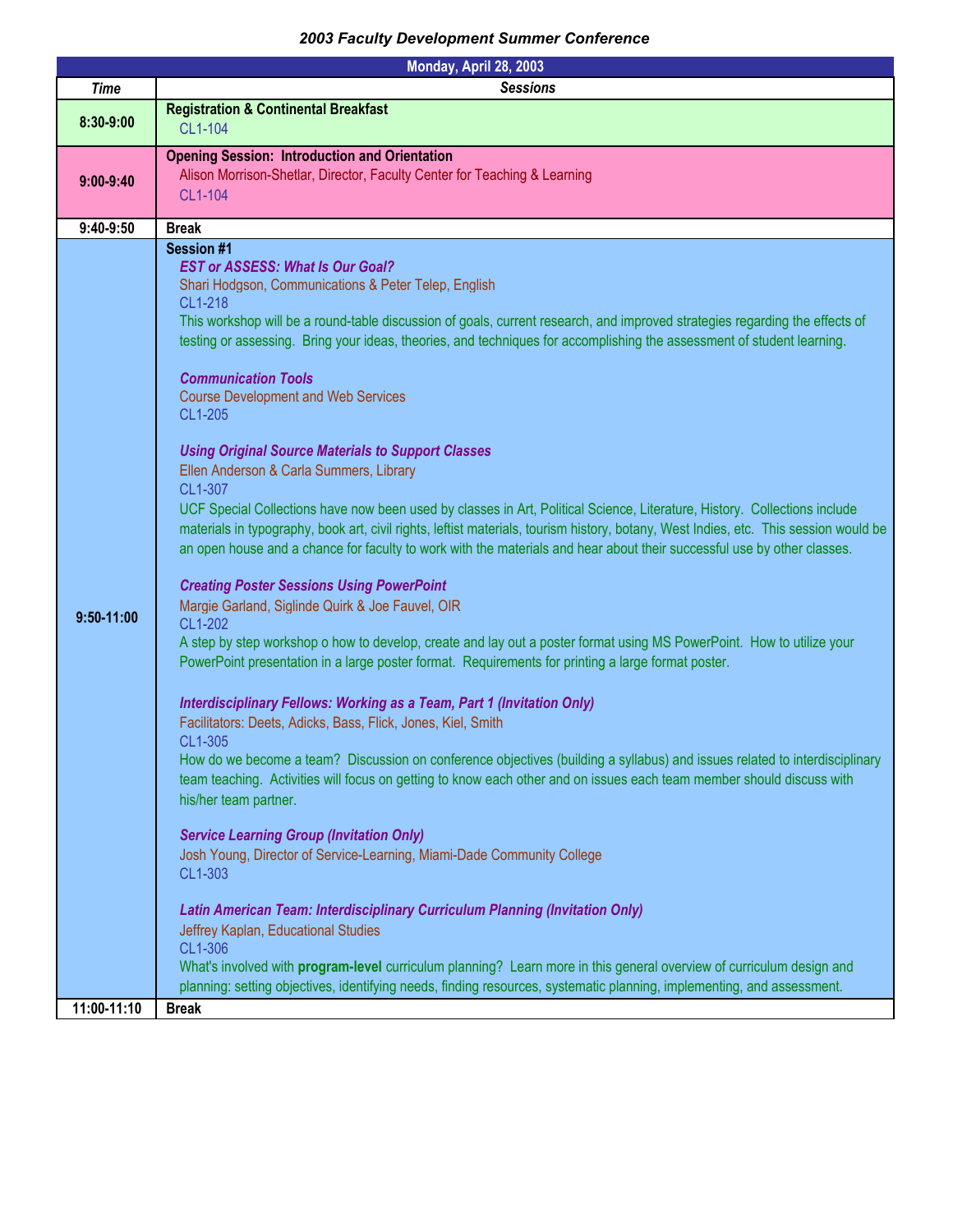|               | <b>Session #2</b>                                                                                                                 |
|---------------|-----------------------------------------------------------------------------------------------------------------------------------|
|               | Integrating Data Analysis into the Undergraduate Curriculum from Introductory to Senior Level Coursework                          |
|               | Tracy Dietz & Jana L. Jasinski, Sociology                                                                                         |
|               | CL1-218                                                                                                                           |
|               | This session will introduce participants to the use of data analysis in the undergraduate classroom--from large enrollment        |
|               | introductory courses to senior-level courses. This session is appropriate in any discipline that would like to introduce students |
|               | to data analysis and empirical understanding. Examples will be demonstrated.                                                      |
|               | <b>Collaborative Learning, Façade or Reality</b>                                                                                  |
|               | Saiful-Islam Abdul-Ahad, History<br>CL1-307                                                                                       |
|               | <b>Student and Grade Management</b>                                                                                               |
|               | <b>Course Development and Web Services</b>                                                                                        |
|               | CL1-205<br>An overview of how to add students, delete students, manage grades, and track students.                                |
| 11:10-12:20   | <b>Revitalizing General Education Courses Using Hollywood's Greatest Hits</b>                                                     |
|               | <b>Costas Efthimiou, Physics</b><br>CL1-119                                                                                       |
|               | We will present an idea for the reformation of General Education courses that has been tested in one the most-feared courses      |
|               | on campus: Physical Science 1121 for non-science majors. Using Hollywood films which are part of the students' childhood,         |
|               | we have demonstrated that understanding some physics can be an exciting and rewarding experience when presented in the            |
|               | context of an enjoyable activity.                                                                                                 |
|               | <b>Service Learning Group (Invitation only)</b>                                                                                   |
|               | Josh Young, Director of Service-Learning, Miami-Dade Community College                                                            |
|               | CL1-303                                                                                                                           |
|               | <b>Latin American Team: Work Groups (Invitation only)</b>                                                                         |
|               | CL1-306                                                                                                                           |
|               | Working Group Development Time with Mentor Dr. Arlen Chase, Interim Director of Latin American Studies                            |
| 12:20-1:30    | Lunch - on your own                                                                                                               |
|               | <b>Collaboration Groups</b>                                                                                                       |
|               | CL1-107,117,119,120,122,207,307,308,309<br>(CL1-303-Service Learning) (CL1-305 - IDS Fellows)                                     |
|               |                                                                                                                                   |
| $1:30-3:30$   | <b>Latin American Team: Pursuing Funding Opportunities (Invitation only)</b>                                                      |
|               | Pallavoor Vaidyanathan, Office of Research                                                                                        |
|               | CL1-306                                                                                                                           |
|               | Brainstorming session on potential sources of funding for Latin American and Caribbean programs.                                  |
|               | <b>Report Out</b>                                                                                                                 |
| $3:30 - 5:00$ | All participants attend summary session                                                                                           |
|               | CL1-104                                                                                                                           |
|               |                                                                                                                                   |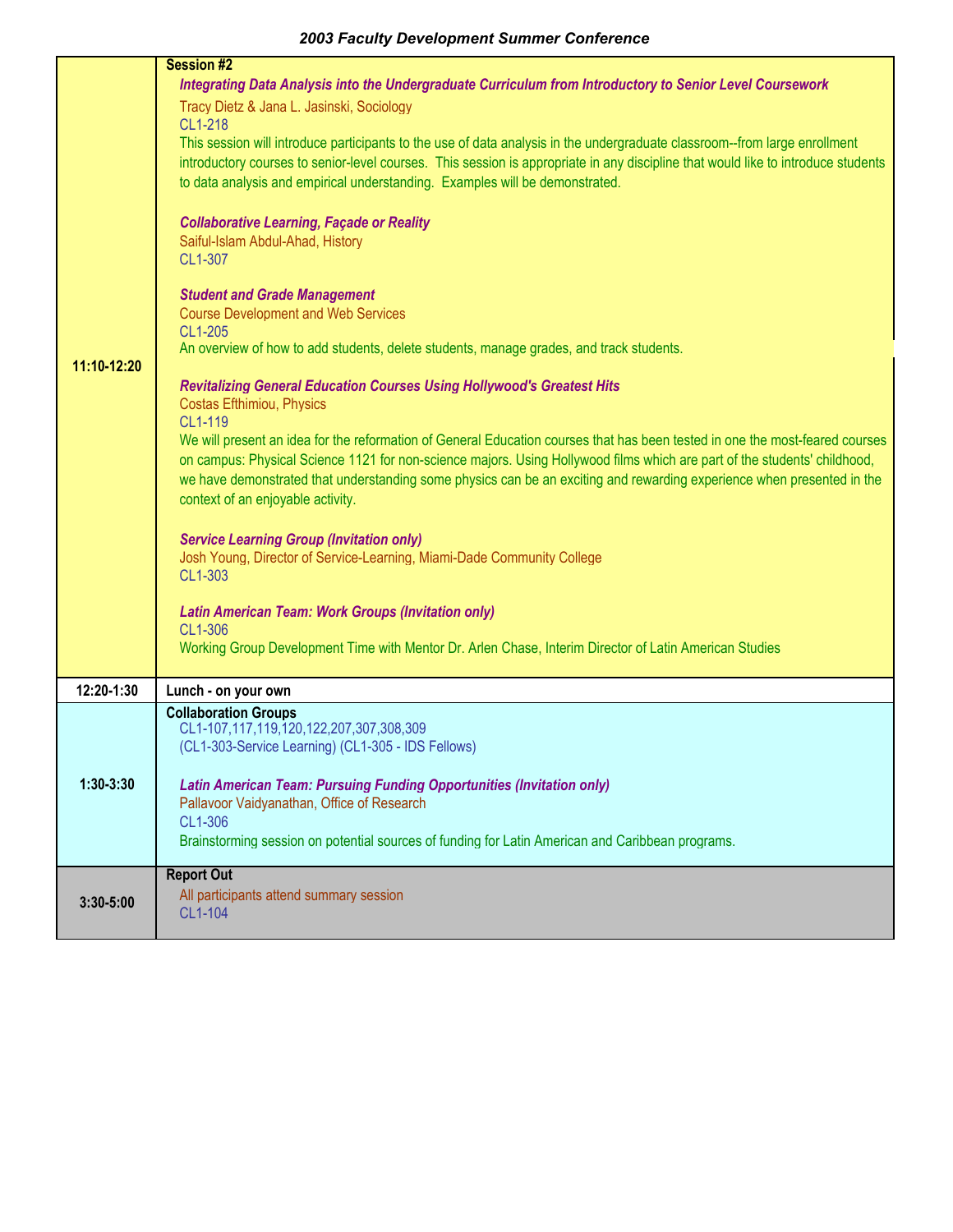|                | Tuesday, April 29, 2003                                                                                                                                                                                                                                                                                                                                                                                                                                                                                                                                                                                                                                                                                                                                                                                                                                                                                                                                                                                                                                                                                                                                                                                                                                                                                                                                                                                                                                                                                                                                                                                                                                                                                                                                                                                                                                                                                                                                                                                                                                                                                                                                                                                                                                      |
|----------------|--------------------------------------------------------------------------------------------------------------------------------------------------------------------------------------------------------------------------------------------------------------------------------------------------------------------------------------------------------------------------------------------------------------------------------------------------------------------------------------------------------------------------------------------------------------------------------------------------------------------------------------------------------------------------------------------------------------------------------------------------------------------------------------------------------------------------------------------------------------------------------------------------------------------------------------------------------------------------------------------------------------------------------------------------------------------------------------------------------------------------------------------------------------------------------------------------------------------------------------------------------------------------------------------------------------------------------------------------------------------------------------------------------------------------------------------------------------------------------------------------------------------------------------------------------------------------------------------------------------------------------------------------------------------------------------------------------------------------------------------------------------------------------------------------------------------------------------------------------------------------------------------------------------------------------------------------------------------------------------------------------------------------------------------------------------------------------------------------------------------------------------------------------------------------------------------------------------------------------------------------------------|
| <b>Time</b>    | <b>Sessions</b>                                                                                                                                                                                                                                                                                                                                                                                                                                                                                                                                                                                                                                                                                                                                                                                                                                                                                                                                                                                                                                                                                                                                                                                                                                                                                                                                                                                                                                                                                                                                                                                                                                                                                                                                                                                                                                                                                                                                                                                                                                                                                                                                                                                                                                              |
| 8:30-9:40      | Session #3<br><b>Faculty-Centered Service-Learning</b><br>Josh Young, Director of Service-Learning, Miami-Dade Community College<br>CL1-104<br>This General Session offers a unique opportunity for all Summer Conference attendees to hear from a nationally recognized<br>authority on service learning and education. Josh Young directs one of the largest service-learning programs in the country.<br>Team-Teaching an Interdisciplinary Course: Building a Successful Partnership<br>Alllyn MacLean Stearman, Dean, The Burnett Honors College<br>CL1-307<br>What can we learn from existing models? Learn how interdisciplinary team teaching works in The Burnett Honors College,<br>and find out what students think about interdisciplinary courses. What goes into a good Honors Interdisciplinary Seminar<br>proposal? What is the approval process? Ask questions, hear examples, and get advice on building a successful partnership.                                                                                                                                                                                                                                                                                                                                                                                                                                                                                                                                                                                                                                                                                                                                                                                                                                                                                                                                                                                                                                                                                                                                                                                                                                                                                                         |
| $9:40-9:50$    | <b>Break</b>                                                                                                                                                                                                                                                                                                                                                                                                                                                                                                                                                                                                                                                                                                                                                                                                                                                                                                                                                                                                                                                                                                                                                                                                                                                                                                                                                                                                                                                                                                                                                                                                                                                                                                                                                                                                                                                                                                                                                                                                                                                                                                                                                                                                                                                 |
| $9:50 - 11:00$ | Session #4<br><b>Publishing and Research</b><br>Jeanette Ward & Milton Wolf, Library<br>CL1-219<br>How does the publishing industry influence academic research? How can faculty identify and obtain research resources that<br>are not mainstream?<br><b>Developing Connections in Large Classes</b><br>Jay Brophy, Psychology & Steve Lytle, Health Services Administration<br>CL1-104<br>Getting connected and staying connected during the semester will be a central theme of the session. Two illustrations will be<br>described: juggling and the use of simulations. Getting to know your students will help you! Student-student and faculty-<br>student connections will be described. Active learning methods will allow faculty to improve the outcomes and enjoyment of<br>the course. Juggling is one illustration of a successful method faculty can use to build their own active learning environment.<br>Simulation, group projects, community action projects are others that faculty may also use.<br><b>Managing Successful Group Projects</b><br>Rufus Barfield, Communications<br>CL1-218<br>This is an interactive workshop for teachers who use and evaluate group projects as a component of course instruction.<br>Participants will learn how to help student work groups effectively manage teacher-student authority dynamics and empower<br>group members<br><b>Quiz Management</b><br><b>Course Development and Web Services</b><br>CL1-205<br>An overview of the quiz and survey feature of WebCT, including creating categories, questions, quizzes, and surveys.<br><b>What Faculty Need to Know About Harassment</b><br>Janet Balanoff, Equal Opportunities/Affirmative Action Program<br>CL1-220<br><b>Service Learning Group (Invitation Only)</b><br>Josh Young, Director of Service-Learning, Miami-Dade Community College<br>CL1-303<br>Latin American Team: Interdisciplinary Program Planning at UCF (Invitation Only)<br>Elliot Vittes, Office of Liberal & Interdisciplinary Studies<br>CL1-306<br>Developing undergraduate and graduate programs through Liberal Studies. Learn about minors and tracks: how they're<br>developed, how they fit into degree programs and how students build programs of study. |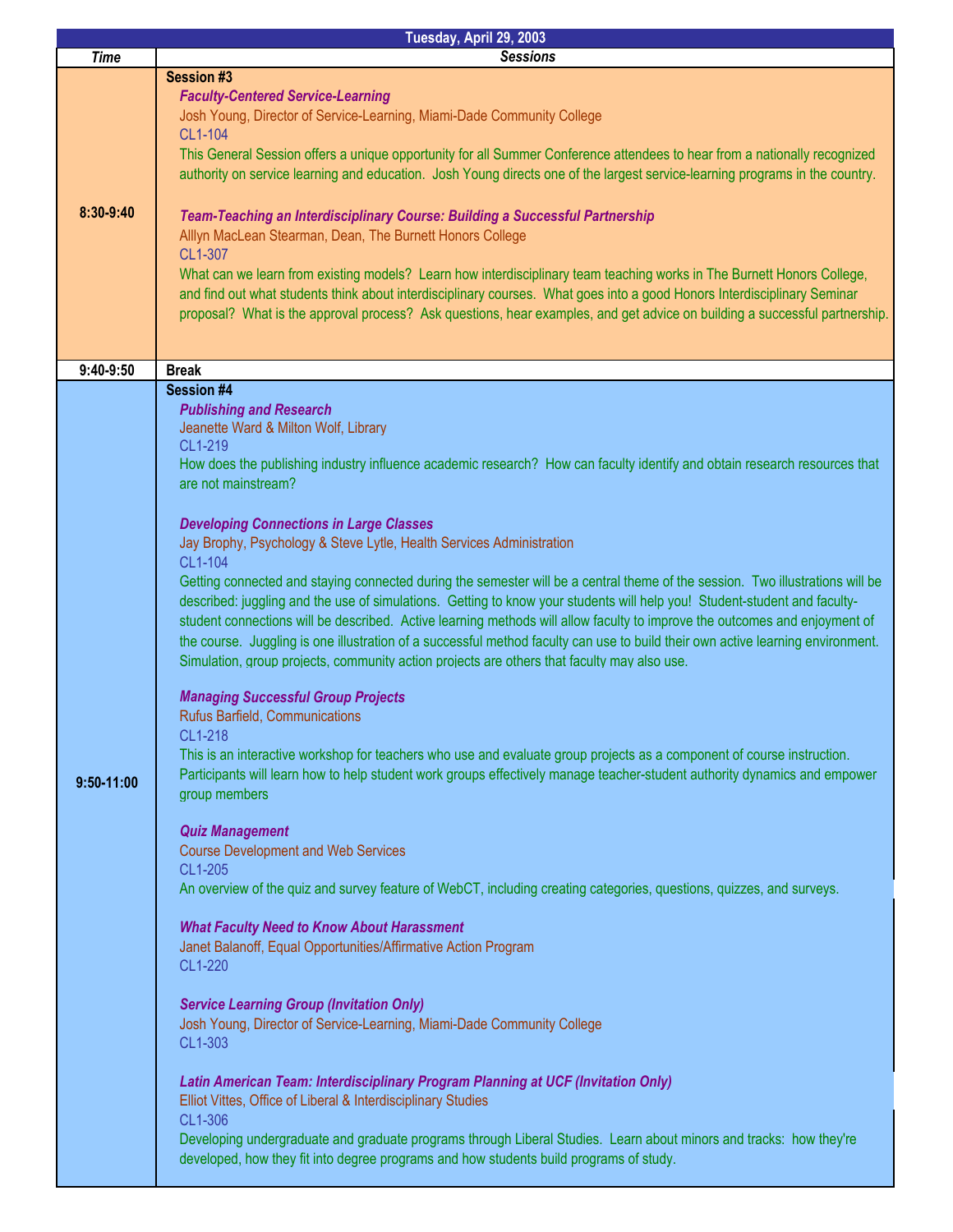| 11:00-11:10 | <b>Break</b>                                                                                                                                                                                                                                             |
|-------------|----------------------------------------------------------------------------------------------------------------------------------------------------------------------------------------------------------------------------------------------------------|
|             | <b>Session #5</b>                                                                                                                                                                                                                                        |
|             | <b>EST or ASSESS: What Is Our Goal?</b>                                                                                                                                                                                                                  |
|             | Peter Telep, English & Shari Hodgson, Communications                                                                                                                                                                                                     |
|             | CL1-218                                                                                                                                                                                                                                                  |
|             | This workshop will be a round-table discussion of goals, current research, and improved strategies regarding the effects of                                                                                                                              |
|             | testing or assessing. Bring your ideas, theories, and techniques for accomplishing the assessment of student learning.                                                                                                                                   |
|             |                                                                                                                                                                                                                                                          |
|             | <b>Engaging and Pleasurable Ways to Group Students</b>                                                                                                                                                                                                   |
|             | Cynthia Hutchinson, Educational Studies & Karen Verkler, Teaching & Learning Principles                                                                                                                                                                  |
|             | CL1-307                                                                                                                                                                                                                                                  |
|             | This session discusses the benefits of cooperative learning, its elements and creative guidelines for getting group learning<br>activities started.                                                                                                      |
|             |                                                                                                                                                                                                                                                          |
|             | <b>Adding Course Content</b>                                                                                                                                                                                                                             |
|             | <b>Course Development and Web Services</b>                                                                                                                                                                                                               |
|             | CL1-205                                                                                                                                                                                                                                                  |
|             | An overview of WebCT's file management functions including how to create an HTML file within WebCT, upload a file into an                                                                                                                                |
|             | account, as well as how to create content modules.                                                                                                                                                                                                       |
|             |                                                                                                                                                                                                                                                          |
| 11:10-12:00 | Interdisciplinary Fellows: Working as a Team, Part 2 (Invitation Only)                                                                                                                                                                                   |
|             | Facilitators: Deets, Adicks, Bass, Flick, Jones, Kiel, Smith                                                                                                                                                                                             |
|             | CL1-305                                                                                                                                                                                                                                                  |
|             | What can we learn from last year's participants? Interdisciplinary Fellows who team-taught last year reflect on challenges and<br>successes. Team members report on progress-to-date (working together on activities from Part 1) and identify remaining |
|             | issues to address.                                                                                                                                                                                                                                       |
|             |                                                                                                                                                                                                                                                          |
|             | <b>Service Learning Group (Invitation Only)</b>                                                                                                                                                                                                          |
|             | Josh Young, Director of Service-Learning, Miami-Dade Community College                                                                                                                                                                                   |
|             | CL1-303                                                                                                                                                                                                                                                  |
|             | <b>Description</b>                                                                                                                                                                                                                                       |
|             |                                                                                                                                                                                                                                                          |
|             | Latin American Team: Interdisciplinary Graduate Programs at UCF (Invitation Only)                                                                                                                                                                        |
|             | Joanne Muratori, Graduate Studies                                                                                                                                                                                                                        |
|             | CL1-306                                                                                                                                                                                                                                                  |
|             | What considerations are necessary when planning interdisciplinary graduate programs? Learn how UCF Graduate Studies<br>supports interdisciplinary activities. Discussion will focus on interdisciplinary certificate programs and the processes involved |
|             | in proposing and establishing interdisciplinary graduate programs. Discover the considerations and "hard questions" that must                                                                                                                            |
|             | be asked as you start planning an interdisciplinary graduate program.                                                                                                                                                                                    |
|             |                                                                                                                                                                                                                                                          |
|             | Luncheon                                                                                                                                                                                                                                                 |
| 12:00-1:30  | Provost Gary Whitehouse - "Creating a University Environment that Encourages Teaching Excellence"                                                                                                                                                        |
|             | <b>Student Union, Pegasus Ballroom</b>                                                                                                                                                                                                                   |
|             | <b>Collaboration Groups</b>                                                                                                                                                                                                                              |
|             | CL1-107,117,119,120,122,205,207,218,219,220,307,308,309<br>(CL1-303-Service Learning) (CL1-305 - IDS Fellows)                                                                                                                                            |
|             | Latin American Team: Identifying Opportunities for Interdisciplinary Connections (Invitation only)                                                                                                                                                       |
| $1:30-3:30$ | Ajayi, Biraimah, Croes, Holcomb, Muratori, Saenz, Santana, Stone, Stone-Romero, Uhl-Bien                                                                                                                                                                 |
|             | CL1-303                                                                                                                                                                                                                                                  |
|             | Open discussion on how to better integrate Latin American studies among colleges, disciplines, and interests on the UCF                                                                                                                                  |
|             | campus.                                                                                                                                                                                                                                                  |
|             | <b>Report Out</b>                                                                                                                                                                                                                                        |
|             | All Participants attend summary session                                                                                                                                                                                                                  |
| 3:30-5:00   | CL1-104                                                                                                                                                                                                                                                  |
|             |                                                                                                                                                                                                                                                          |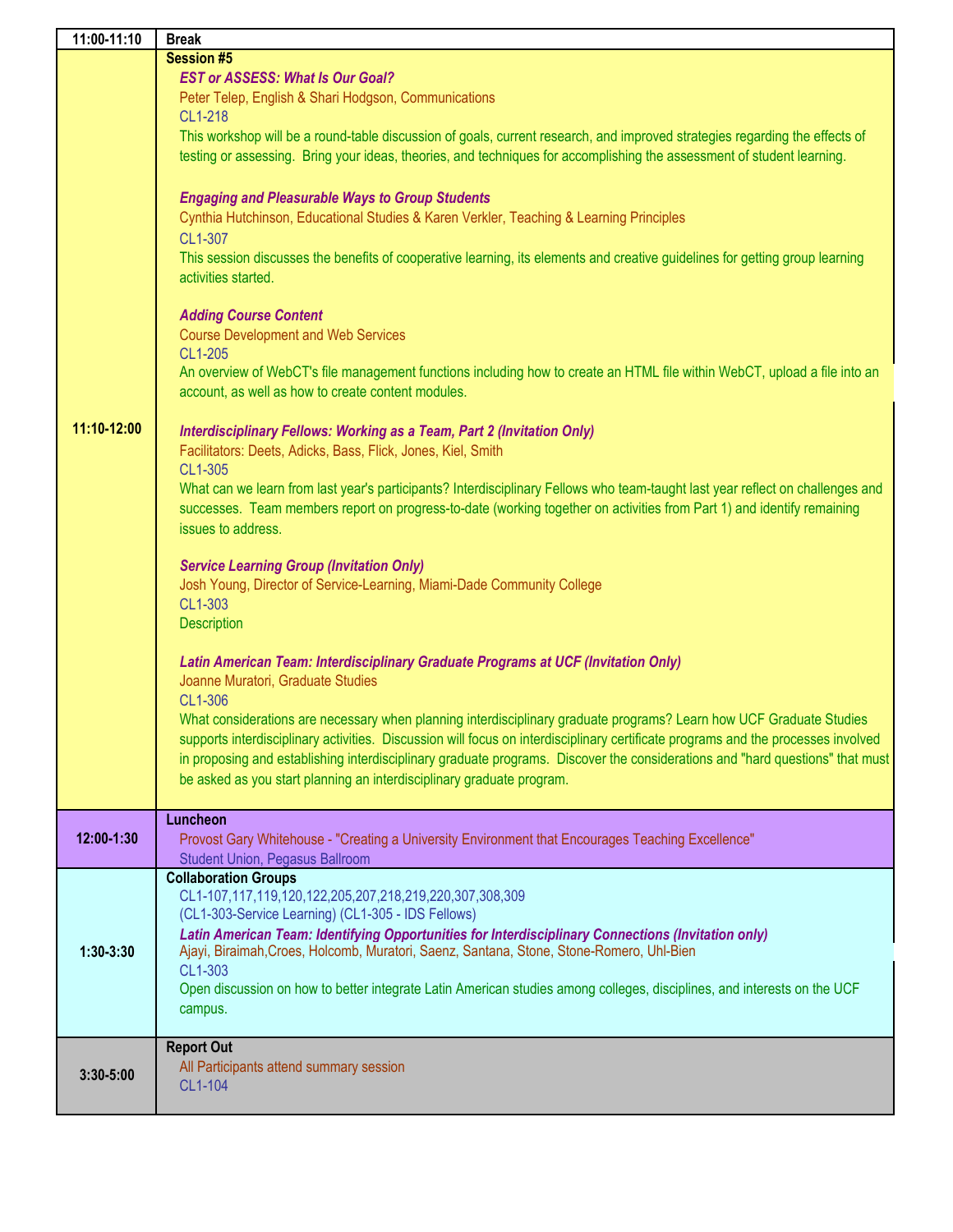|             | Wednesday, April 30, 2003                                                                                                             |
|-------------|---------------------------------------------------------------------------------------------------------------------------------------|
| <b>Time</b> | <b>Sessions</b>                                                                                                                       |
|             | Session #6                                                                                                                            |
|             | <b>Advanced PowerPoint Techniques and Keynote Demonstration</b>                                                                       |
|             | Meg Schell & Margie Garland, Office of Instructional Resources                                                                        |
|             | CL1-202                                                                                                                               |
|             | A discussion on advanced techniques for PowerPoint (PC), if you have any questions please bring them and we have the                  |
|             | answers. A demonstration of Keynote, a new presentation software from MacIntosh, highlighting superior graphics.                      |
|             |                                                                                                                                       |
|             | <b>Maintaining Course Content</b>                                                                                                     |
|             | <b>Course Development and Web Services</b>                                                                                            |
|             | CL1-205                                                                                                                               |
|             | Steps required to maintain a WebCT account from term to term and how to modify the appearance of your account.                        |
|             |                                                                                                                                       |
|             | <b>Infusing Diversity into the Curriculum</b>                                                                                         |
|             | <b>Tracy Dietz, Sociology</b>                                                                                                         |
|             | CL1-218                                                                                                                               |
|             | This interactive session will enable participants to explore the utility of incorporating diversity into the classroom--regardless of |
|             | discipline. Participants will have the opportunity to discuss with colleagues ways that diversity can be explored in their specific   |
|             | courses.                                                                                                                              |
| $8:30-9:40$ |                                                                                                                                       |
|             | <b>Contract Grading</b>                                                                                                               |
|             | Jeffrey Kaplan, Educational Studies                                                                                                   |
|             | CL1-220                                                                                                                               |
|             | Analysis of alternative assessment techniques to college classroom instruction with particular emphasis on contract grading.          |
|             | Insights, concerns and considerations with regards to contract grading will be presented and discussed.                               |
|             | Communication in the Classroom-I (Communication, effective teaching and the classroom environment)                                    |
|             | Cheryl E. Green, School of Social Work                                                                                                |
|             | CL1-307                                                                                                                               |
|             | This two-part workshop focuses on practical communication techniques in the classroom for effective interactive teaching.             |
|             | Strategies will be identified for creating a classroom environment that encourages students to take an active role in their own       |
|             | learning. Specific instructional methods will be demonstrated to facilitate small and large group student discussions, to assist      |
|             | students to practice and apply skills, and to motivate students to teach one another.                                                 |
|             |                                                                                                                                       |
|             | <b>Latin American Team: Work Groups (Invitation Only)</b>                                                                             |
|             | CL1-306                                                                                                                               |
|             | Working Group Development Time with Mentor Dr. Arlen Chase, Interim Director of Latin American Studies                                |
|             |                                                                                                                                       |
| $9:40-9:50$ | <b>Break</b>                                                                                                                          |
|             | Session #7                                                                                                                            |
|             | Communication in the Classroom-II (Communication and enhancing student learning and motivation)                                       |
|             | Cheryl E. Green, School of Social Work                                                                                                |
|             | CL1-307                                                                                                                               |
|             | This two-part workshop focuses on practical communication techniques in the classroom for effective interactive teaching.             |
|             | Strategies will be identified for creating a classroom environment that encourages students to take an active role in their own       |
|             | learning. Specific instructional methods will be demonstrated to facilitate small and large group student discussions, to assist      |
|             | students to practice and apply skills, and to motivate students to teach one another.                                                 |
|             |                                                                                                                                       |
|             | <b>Technology Today, Gone Tomorrow</b>                                                                                                |
|             | Jana L. Jasinski, Sociology                                                                                                           |
|             | CL1-205                                                                                                                               |
|             | Every year there are more and more options for integrating technology into the classroom. What kinds of activities and                |
|             | learning strategies are effective? What fails miserably? This session will discuss some of the ways in which technology can           |
|             | be used as a tool for learning rather than becoming the focus of the course. Special consideration will be given to the use of        |
|             | technology in collaboration classrooms.                                                                                               |
|             |                                                                                                                                       |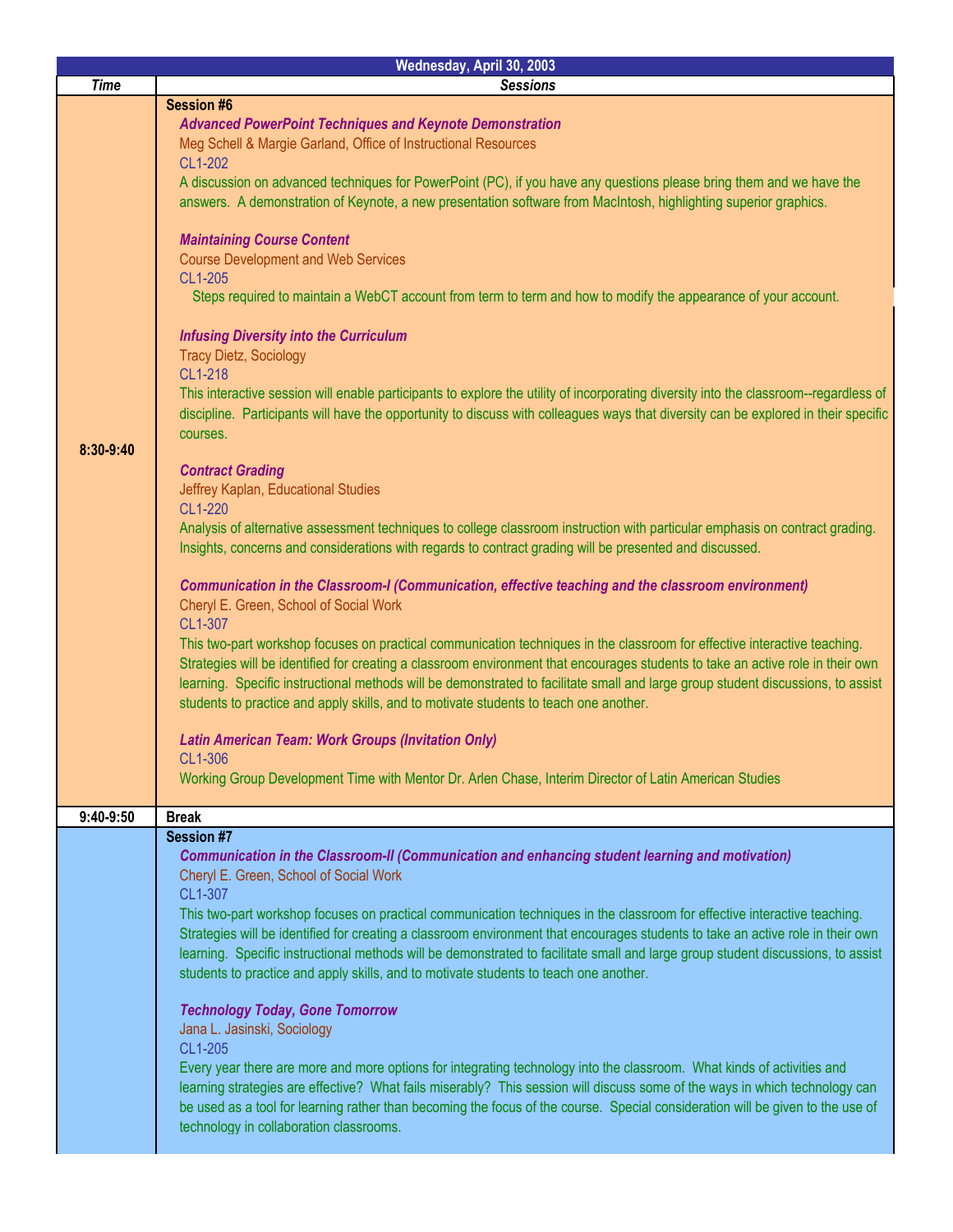| $9:50 - 11:00$ | <b>Creating Collaborative Learning Classes: Lessons from the SCALE-UP Project</b><br>Jeff Saul, Physics                                                                                                                                                  |
|----------------|----------------------------------------------------------------------------------------------------------------------------------------------------------------------------------------------------------------------------------------------------------|
|                | SCALE-UP Classroom PL-101                                                                                                                                                                                                                                |
|                | The goal of the SCALE-UP project is to develop activity-based classes with minimum lecture of up 100 students. The project<br>uses an outcome-based approach and specially designed activities to replace tradition lecture-lab courses for introductory |
|                | science courses. In this session we will discuss general methods and considerations of how to make your learning                                                                                                                                         |
|                | environment more activity-based and how to manage in-class group activities.                                                                                                                                                                             |
|                | <b>Assessing Critical Thinking</b>                                                                                                                                                                                                                       |
|                | Judith Ruland, School of Nursing<br>CL1-218                                                                                                                                                                                                              |
|                | Critical thinking is an oft sought goal in our course syllabi. How do we know if we have been successful in our attempts to                                                                                                                              |
|                | foster growth in this area? This roundtable discussion will focus on classroom assessment methods considered most effective<br>in the assessment of critical thinking.                                                                                   |
|                |                                                                                                                                                                                                                                                          |
|                | Electronic Resources: How Far Have We Come? How Far Do We Still Have To Go?                                                                                                                                                                              |
|                | Carole Hinshaw & Meg Scharf, Library<br>CL1-220                                                                                                                                                                                                          |
| 11:00-11:10    | <b>Break</b>                                                                                                                                                                                                                                             |
|                | <b>Session #8</b>                                                                                                                                                                                                                                        |
|                | <b>Ethics, Academic Integrity and Student Conduct</b>                                                                                                                                                                                                    |
|                | Nancy Stanlick, Philosophy & Patricia MacKown, Student Legal Services<br>CL1-219                                                                                                                                                                         |
|                | Instruction, discussion, and question and answer session regarding issues of academic dishonesty (cheating and plagiarism),                                                                                                                              |
|                | student rights and responsibilities, and university-wide approaches to dealing with issues of student academic conduct.                                                                                                                                  |
|                |                                                                                                                                                                                                                                                          |
|                | <b>What's So Confusing About Chaos?</b><br>Ali Korosy, Foreign Languages                                                                                                                                                                                 |
|                | CL1-218                                                                                                                                                                                                                                                  |
|                | "This utopia, which has a feasible chance of happening in our lifetime, is the logical outcome In order to bring it about we<br>need only produce biological uniformity and employ suitable educational measures to prevent self-education." (Moshe      |
|                | Feldenkrais) How do we allow students to learn to self-educate while making sure they obtain the information and skills                                                                                                                                  |
| 11:10-12:20    | necessary to survive in modern society? Come explore ways to throw A,B,C,D and E into the air instead of presenting them in<br>linear fashion. Discover methods to allow students to resolve the "polylemmas" presented by your discipline and gain the  |
|                | ability to do their own critical-thinking on critical issues.                                                                                                                                                                                            |
|                | <b>Easy Access to Better Community Data</b>                                                                                                                                                                                                              |
|                | Rich Gause, Government Documents Section, Library<br>CL1-220                                                                                                                                                                                             |
|                | Are your students trying to identify information about the local community? Does a grant proposal require that you include                                                                                                                               |
|                | local benchmark data? Where do you turn for help? Come learn how the UCF Library and the UCF Center for Community                                                                                                                                        |
|                | Partnerships are working with local government agencies and nonprofit organizations to develop a web-based resource to<br>meet your information needs. Show up with questions and you might just leave this session with solutions.                      |
|                | <b>Advanced Features of WebCT</b>                                                                                                                                                                                                                        |
|                | <b>Course Development and Web Services</b>                                                                                                                                                                                                               |
|                | CL1-205                                                                                                                                                                                                                                                  |
| 12:20-1:30     | Lunch - on your own                                                                                                                                                                                                                                      |
| $1:30-3:30$    | <b>Collaboration Groups</b><br>CL1-107,117,119,120,122,205,207,218,219,220,307,308,309                                                                                                                                                                   |
|                | (CL1-303-Service Learning) (CL1-306-Latin American) (CL1-305-IDS Fellows)                                                                                                                                                                                |
|                | <b>Report Out</b>                                                                                                                                                                                                                                        |
| 3:30-5:00      | All Participants attend summary session<br>CL1-104                                                                                                                                                                                                       |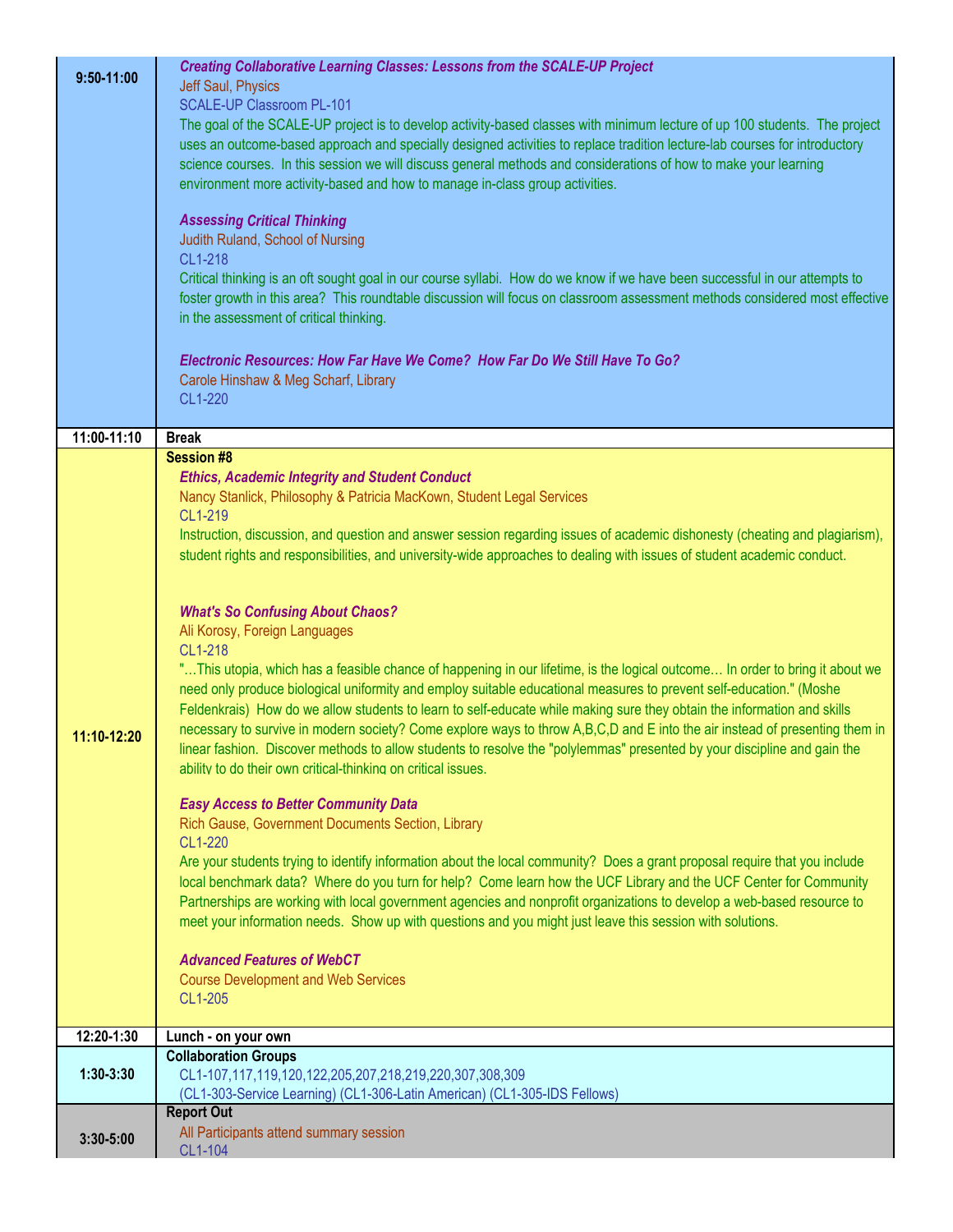|                          | Thursday, May 1, 2003                                                                                                                                                                                                                                                                                                                                                                                                                                                                                                                                                                                                                                                                                                                                                                                                                                                                                                                                                                                                                                                                                                                                                                                                                                                                                                                                                                                                                                                                                                                                                                                                                                                                                                                                                                                                                                                                                                                                                                                                                                                                                                                                                                                                                                                                                                                                                                                               |
|--------------------------|---------------------------------------------------------------------------------------------------------------------------------------------------------------------------------------------------------------------------------------------------------------------------------------------------------------------------------------------------------------------------------------------------------------------------------------------------------------------------------------------------------------------------------------------------------------------------------------------------------------------------------------------------------------------------------------------------------------------------------------------------------------------------------------------------------------------------------------------------------------------------------------------------------------------------------------------------------------------------------------------------------------------------------------------------------------------------------------------------------------------------------------------------------------------------------------------------------------------------------------------------------------------------------------------------------------------------------------------------------------------------------------------------------------------------------------------------------------------------------------------------------------------------------------------------------------------------------------------------------------------------------------------------------------------------------------------------------------------------------------------------------------------------------------------------------------------------------------------------------------------------------------------------------------------------------------------------------------------------------------------------------------------------------------------------------------------------------------------------------------------------------------------------------------------------------------------------------------------------------------------------------------------------------------------------------------------------------------------------------------------------------------------------------------------|
|                          |                                                                                                                                                                                                                                                                                                                                                                                                                                                                                                                                                                                                                                                                                                                                                                                                                                                                                                                                                                                                                                                                                                                                                                                                                                                                                                                                                                                                                                                                                                                                                                                                                                                                                                                                                                                                                                                                                                                                                                                                                                                                                                                                                                                                                                                                                                                                                                                                                     |
| <b>Time</b><br>8:30-9:40 | <b>Sessions</b><br>Session #9<br>Integrating Data Analysis into the Undergraduate Curriculum from Introductory to Senior Level Coursework<br>Tracy Dietz & Jana L. Jasinski, Sociology<br>CL1-205<br>This session will introduce participants to the use of data analysis in the undergraduate classroom--from large enrollment<br>introductory courses to senior-level courses. This session is appropriate in any discipline that would like to introduce students<br>to data analysis and empirical understanding. Examples will be demonstrated.<br><b>Interactive Teaching Strategies</b><br>Alison Morrison-Shetlar, Faculty Center for Teaching & Learning<br>CL1-220<br>Participants will experience interactive classroom techniques that may be used in any size class. By being actively involved,<br>faculty will be able to determine the value of the methods from the student and faculty perspective.<br>High Noon at the OK Corral: Critical Reading and Active Problem Solving<br>Martha Marinara & Farrah Cato, English<br>CL1-218<br>Students consider themselves effective readers if they are successful at gathering knowledge from texts and textbooks and<br>memorizing names, dates, places, outlines, and plot summaries. They then hand this information back to their instructors in<br>the same way one might describe the plot of a film. What is missing from their reading methods are active reading methods:<br>interpretation, analysis, and application. Working with the genre of American Westerns, participants in this workshop will learn<br>methods for teaching active reading by first constructing an outline and then writing a brief text from different points of view.<br>As these reading strategies involve a careful look at language, they will work with any written text from novels to articles to<br>textbooks.<br><b>Teaching Via Video</b><br>Don Merritt, Office of Instructional Resources<br>CL1-320<br>All the possibilities available when you utilize video for teaching. Different video techniques, do's and don'ts when utilizing<br>video as a teaching tool, changes from a conventional curriculum to an ITV curriculum.<br><b>Creating Thoughtful Classrooms</b><br>Judith Ruland, School of Nursing<br>CL1-219<br>This roundtable discussion will focus on research findings and active learning strategies used before, during and after |
|                          | classroom instruction to foster critical thinking in college classrooms.<br><b>Latin American Team: Work Groups (Invitation Only)</b><br>CL1-306<br>Working Group Development Time with Mentor Dr. Arlen Chase, Interim Director of Latin American Studies                                                                                                                                                                                                                                                                                                                                                                                                                                                                                                                                                                                                                                                                                                                                                                                                                                                                                                                                                                                                                                                                                                                                                                                                                                                                                                                                                                                                                                                                                                                                                                                                                                                                                                                                                                                                                                                                                                                                                                                                                                                                                                                                                          |
| 9:40-9:50                | <b>Break</b>                                                                                                                                                                                                                                                                                                                                                                                                                                                                                                                                                                                                                                                                                                                                                                                                                                                                                                                                                                                                                                                                                                                                                                                                                                                                                                                                                                                                                                                                                                                                                                                                                                                                                                                                                                                                                                                                                                                                                                                                                                                                                                                                                                                                                                                                                                                                                                                                        |
|                          | Session #10<br><b>Contract Grading</b><br>Jeffrey Kaplan, Educational Studies                                                                                                                                                                                                                                                                                                                                                                                                                                                                                                                                                                                                                                                                                                                                                                                                                                                                                                                                                                                                                                                                                                                                                                                                                                                                                                                                                                                                                                                                                                                                                                                                                                                                                                                                                                                                                                                                                                                                                                                                                                                                                                                                                                                                                                                                                                                                       |
|                          | CL1-220<br>Analysis of alternative assessment techniques for college classroom instruction with particular emphasis on contract grading.<br>Insights, concerns and considerations with regards to contract grading will be presented and discussed.                                                                                                                                                                                                                                                                                                                                                                                                                                                                                                                                                                                                                                                                                                                                                                                                                                                                                                                                                                                                                                                                                                                                                                                                                                                                                                                                                                                                                                                                                                                                                                                                                                                                                                                                                                                                                                                                                                                                                                                                                                                                                                                                                                 |
|                          | <b>Ethics, Academic Integrity and Student Conduct</b><br>Patricia MacKown, Student Legal Services & Nancy Stanlick, Philosophy<br>CL1-205<br>Instruction, discussion, and question and answer session regarding issues of academic dishonesty 9cheating and plagiarism),                                                                                                                                                                                                                                                                                                                                                                                                                                                                                                                                                                                                                                                                                                                                                                                                                                                                                                                                                                                                                                                                                                                                                                                                                                                                                                                                                                                                                                                                                                                                                                                                                                                                                                                                                                                                                                                                                                                                                                                                                                                                                                                                            |
| $9:50 - 11:00$           | student rights and responsibilities, and university-wide approaches to dealing with issues of student academic conduct.                                                                                                                                                                                                                                                                                                                                                                                                                                                                                                                                                                                                                                                                                                                                                                                                                                                                                                                                                                                                                                                                                                                                                                                                                                                                                                                                                                                                                                                                                                                                                                                                                                                                                                                                                                                                                                                                                                                                                                                                                                                                                                                                                                                                                                                                                             |